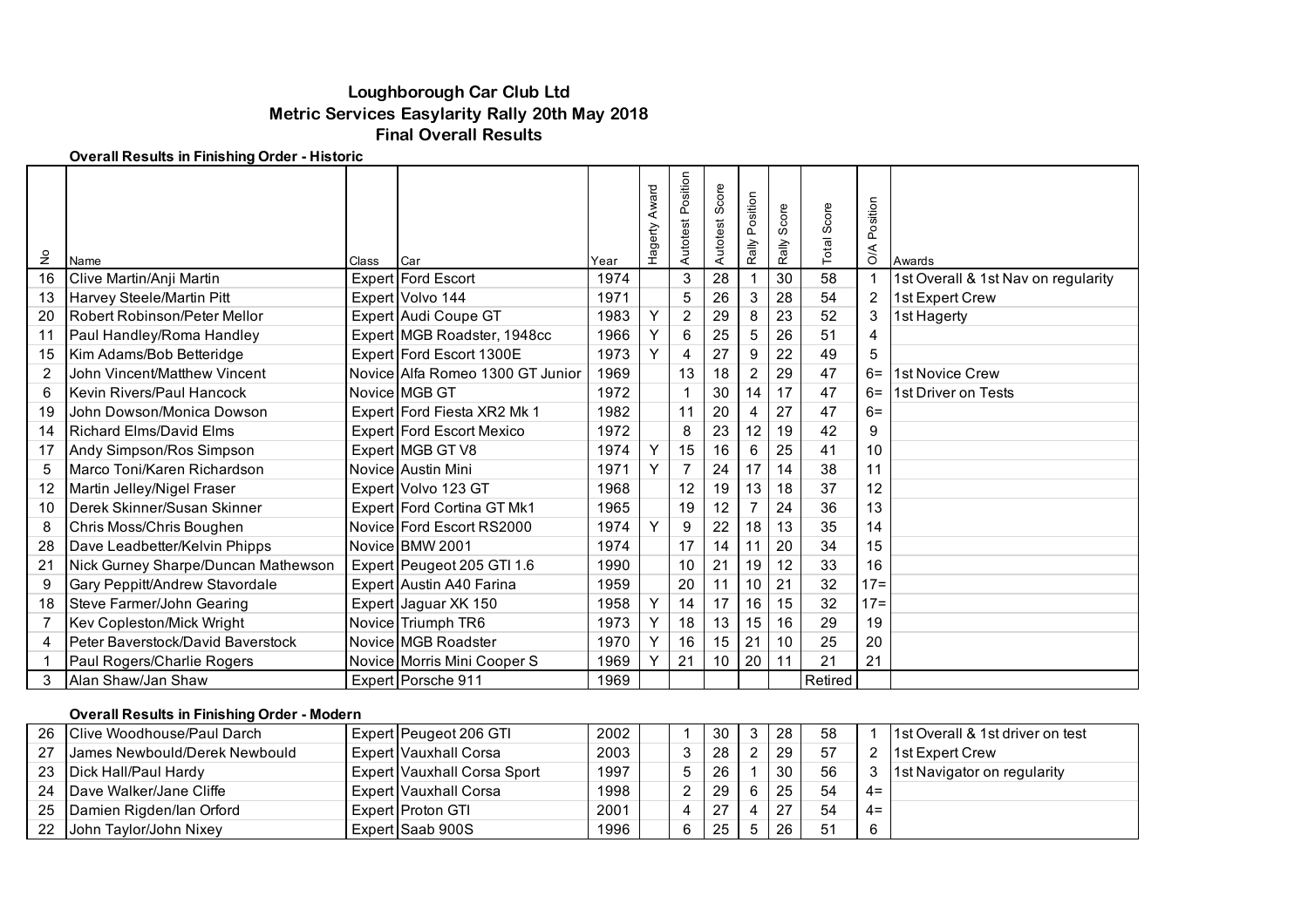# **Loughborough Car Club Ltd**

**Metric Services Easylarity Rally**

**20th May 2018 - Autotest** 

|    |                                     |           | Test 1                           |           | Test 2        |                 |           | Test 3        |                 |           |                                      |                |
|----|-------------------------------------|-----------|----------------------------------|-----------|---------------|-----------------|-----------|---------------|-----------------|-----------|--------------------------------------|----------------|
| No | Crew                                |           | Recorded Time<br>Pylons<br>Lines | Test Time | Recorded Time | Pylons<br>Lines | Test Time | Recorded Time | Pylons<br>Lines | Test Time | Sub-Total<br>$\overline{ }$<br>Round | Position       |
|    | <b>Historic Event</b>               |           |                                  |           |               |                 |           |               |                 |           |                                      |                |
| 6  | Kevin Rivers/Paul Hancock           | Novice    | 47.5                             | 47.5      | 47.5          |                 | 47.5      | 59.5          |                 | 59.5      | 154.5                                | $\mathbf{1}$   |
| 20 | Robert Robinson/Peter Mellor        | Expert    | 52.2                             | 52.2      | 49.9          |                 | 49.9      | 60.2          |                 | 60.2      | 162.3                                | 4              |
| 16 | Clive Martin/Anji Martin            | Expert    | 51.7                             | 51.7      | 49.7          |                 | 49.7      | 57.9          |                 | 57.9      | 159.3                                | 3              |
| 15 | Kim Adams/Bob Betteridge            | Expert    | 51.5                             | 51.5      | 48.8          |                 | 48.8      | 58.0          |                 | 58.0      | 158.3                                | $\overline{2}$ |
| 13 | Harvey Steele/Martin Pitt           | Expert    | 54.4                             | 54.4      | 53.0          |                 | 53.0      | 68.8          |                 | 68.8      | 176.2                                | 10             |
| 11 | Paul Handley/Roma Handley           | Expert    | 46.8                             | 46.8      | 53.8          |                 | 53.8      | 66.4          |                 | 66.4      | 167.0                                | 5              |
| 5  | Marco Toni/Karen Richardson         | Novice    | 58.4                             | 58.4      | 54.8          |                 | 54.8      | 61.2          |                 | 61.2      | 174.4                                | $\overline{7}$ |
| 14 | <b>Richard Elms/David Elms</b>      | Expert    | 53.8                             | 53.8      | 54.3          |                 | 54.3      | 66.4          |                 | 66.4      | 174.5                                | 8              |
| 8  | Chris Moss/Chris Boughen            | Novice    | <b>WD</b>                        | 76.8      | 52.9          |                 | 52.9      | 55.7          |                 | 55.7      | 185.4                                | 14             |
| 21 | Nick Gurney Sharpe/Duncan Mathewson | Expert    | 56.0                             | 56.0      | 55.1          |                 | 55.1      | 66.0          |                 | 66.0      | 177.1                                | 11             |
| 19 | John Dowson/Monica Dowson           | Expert    | 52.5                             | 52.5      | 56.9          |                 | 56.9      | 63.2          |                 | 63.2      | 172.6                                | 6              |
| 12 | Martin Jelley/Nigel Fraser          | Expert    | 53.5                             | 53.5      | 55.0          |                 | 55.0      | 66.7          |                 | 66.7      | 175.2                                | 9              |
| 2  | John Vincent/Matthew Vincent        | Novice    | 54.0                             | 54.0      | 60.3          |                 | 60.3      | 73.0          |                 | 73.0      | 187.3                                | 15             |
| 18 | Steve Farmer/John Gearing           | Expert    | 59.0                             | 59.0      | 51.5          |                 | 51.5      | 77.3          |                 | 77.3      | 187.8                                | 16             |
| 17 | Andy Simpson/Ros Simpson            | Expert    | 56.6                             | 56.6      | 55.8          |                 | 55.8      | 69.9          |                 | 69.9      | 182.3                                | 13             |
| 4  | Peter Baverstock/David Baverstock   | Novice    | 53.9                             | 53.9      | 56.0          |                 | 56.0      | 71.3          |                 | 71.3      | 181.2                                | 12             |
| 28 | Dave Leadbetter/Kelvin Phipps       | Novice    | 69.3                             | 69.3      | 56.1          |                 | 56.1      | 83.4          |                 | 83.4      | 208.8                                | 20             |
| 7  | Kev Copleston/Mick Wright           | Novice    | 60.2                             | 60.2      | 60.5          |                 | 60.5      | 85.8          |                 | 85.7      | 206.4                                | 18             |
| 10 | Derek Skinner/Susan Skinner         | Expert    | 60.5                             | 60.5      | 62.6          | 1               | 67.6      | 80.0          |                 | 80.0      | 208.1                                | 19             |
| 9  | Gary Peppitt/Andrew Stavordale      | Expert    | 75.0                             | 75.0      | 59.2          |                 | 59.2      | 90.0          |                 | 85.7      | 219.9                                | 21             |
| 1  | Paul Rogers/Charlie Rogers          | Novice    | 68.5                             | 68.5      | 77.7          |                 | 77.5      | 90.8          |                 | 85.7      | 231.7                                | 22             |
| 3  | Alan Shaw/Jan Shaw                  | Expert    | 57.1                             | 57.1      | 52.9          |                 | 52.9      | 79.6          |                 | 79.6      | 189.6                                | 17             |
|    | <b>Modern Event</b>                 |           |                                  |           |               |                 |           |               |                 |           |                                      |                |
| 26 | Clive Woodhouse/Paul Darch          | Expert    | 45.0                             | 45.0      | 43.7          |                 | 43.7      | 55.1          |                 | 55.1      | 143.8                                | 1              |
| 24 | Dave Walker/Jane Cliffe             | Front 450 |                                  | 45 O      | 440           |                 | 44 N      | 595           |                 | 595       | 1485                                 | $\mathcal{D}$  |

| zo TClive Woodhouse/Paul Darch   | <b>EXDELL 45.0</b> |      | 43.UI 43.I | 43.71 99.1 | 33.TT | 140.01       |                |
|----------------------------------|--------------------|------|------------|------------|-------|--------------|----------------|
| 24 Dave Walker/Jane Cliffe       | Expert $45.0$      | 45.0 | 44.0       | 44.0 59.5  | 59.5  | $148.5$ 2    |                |
| 27 James Newbould/Derek Newbould | Expert 47.7        |      | 47.7 53.4  | 53.4 53.4  | 53.4  | $154.5$ 3    |                |
| 25 Damien Rigden/lan Orford      | Expert $51.7$      |      | 51.7 51.9  | 51.9 60.6  | 60.6  | $164.2$ 5    |                |
| 23 Dick Hall/Paul Hardy          | Expert $47.2$      | 47.2 | 51.0       | 51.0 60.0  | 60.0  | 158.2        | $\overline{4}$ |
| 22 John Taylor/John Nixey        | Expert 73.4        | 73.4 | 58.8       | 58.8 67.9  |       | 67.9 200.1 6 |                |

**Bold** = Fastest run Underlined =Maximum time (fastest + 30 seconds)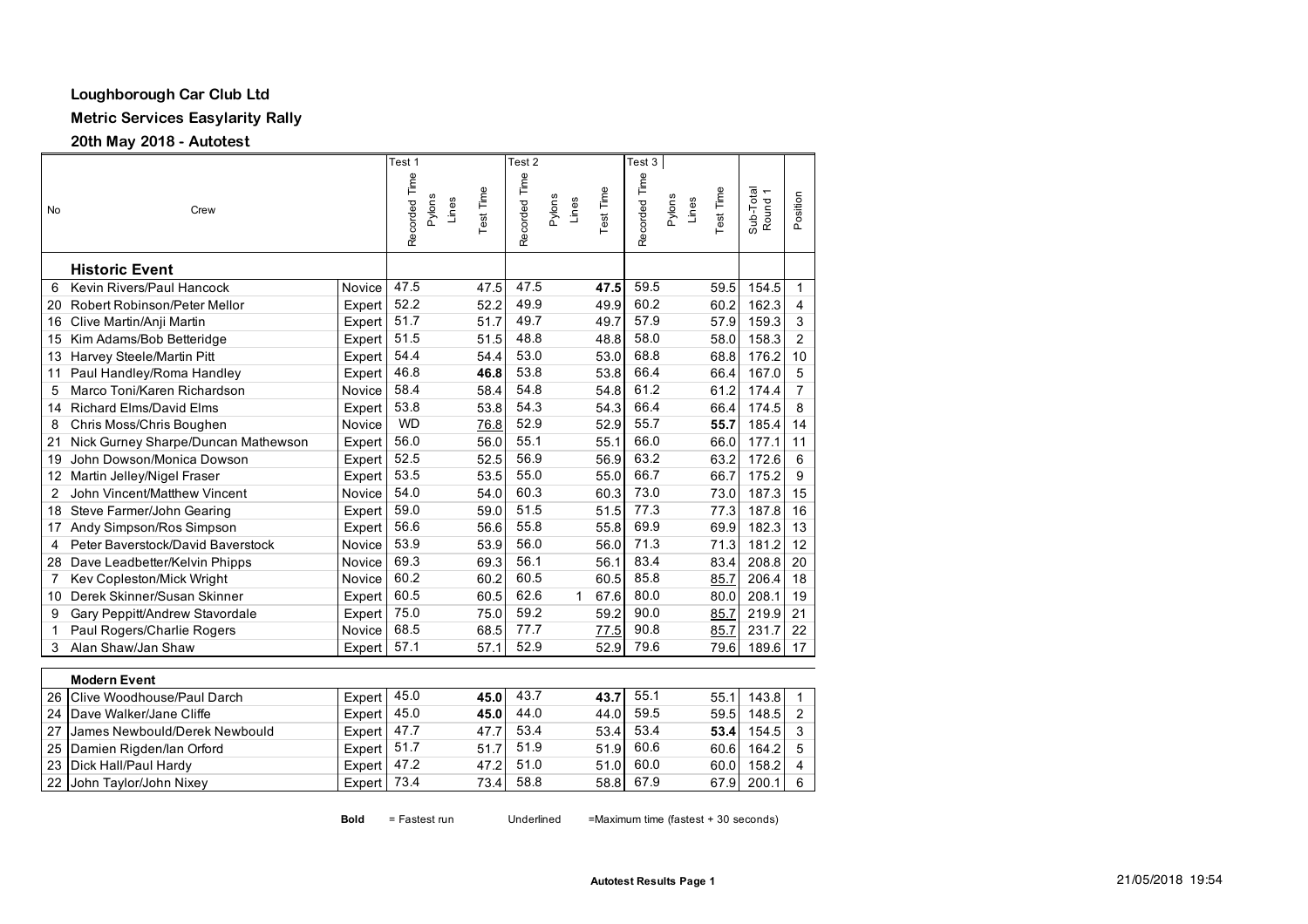# **Loughborough Car Club Ltd**

**Metric Services Easylarity Rally**

**20th May 2018 - Autotest** 

|    |                                                            |                           | Test 4        |        |       |           | Test 5        |                 |                  | Test <sub>6</sub> |        |       |           |                      |               |                |
|----|------------------------------------------------------------|---------------------------|---------------|--------|-------|-----------|---------------|-----------------|------------------|-------------------|--------|-------|-----------|----------------------|---------------|----------------|
| No | Crew                                                       |                           | Recorded Time | Pylons | Lines | Test Time | Recorded Time | Pylons<br>Lines | <b>Test Time</b> | Recorded Time     | Pylons | Lines | Test Time | Sub-Total<br>Round 2 | Total to Date | Position       |
|    | <b>Historic Event</b>                                      |                           |               |        |       |           |               |                 |                  |                   |        |       |           |                      |               |                |
| 6  | Kevin Rivers/Paul Hancock                                  | Novice                    | 44.7          |        |       | 44.7      | 41.0          |                 | 41.0             | 52.2              |        |       | 52.2      | 137.9                | 292.4         | $\mathbf{1}$   |
| 20 | Robert Robinson/Peter Mellor                               | Expert                    | 43.9          |        |       | 43.9      | 42.6          |                 | 42.6             | 51.0              |        |       | 51.0      | 137.5                | 299.8         | 3              |
| 16 | Clive Martin/Anji Martin                                   | Expert                    | 44.6          |        |       | 44.6      | 42.7          |                 | 42.7             | 52.1              |        |       | 52.1      | 139.4                | 298.7         | $\overline{2}$ |
| 15 | Kim Adams/Bob Betteridge                                   | Expert                    | 44.7          |        |       | 44.7      | 45.8          |                 | 45.8             | 52.9              |        |       | 52.9      | 143.4                | 301.7         | $\overline{4}$ |
| 13 | Harvey Steele/Martin Pitt                                  | Expert                    | 44.0          |        |       | 44.0      | 44.1          |                 | 44.1             | 52.5              |        |       | 52.5      | 140.6                | 316.8         | $\overline{7}$ |
| 11 | Paul Handley/Roma Handley                                  | Expert                    | 44.5          |        |       | 44.5      | 44.0          |                 | 44.0             | 55.4              |        |       | 55.4      | 143.9                | 310.9         | 5              |
| 5  | Marco Toni/Karen Richardson                                | Novice                    | 44.3          |        |       | 44.3      | 45.5          |                 | 45.5             | 50.7              |        |       | 50.7      | 140.5                | 314.9         | 6              |
| 14 | <b>Richard Elms/David Elms</b>                             | Expert                    | 47.5          |        |       | 47.5      | 46.4          |                 | 46.4             | 56.8              |        |       | 56.8      | 150.7                | 325.2         | 9              |
| 8  | Chris Moss/Chris Boughen                                   | Novice                    | 45.7          |        |       | 45.7      | 43.6          |                 | 43.6             | 56.0              |        |       | 56.0      | 145.3                | 330.7         | 12             |
| 21 | Nick Gurney Sharpe/Duncan Mathewson                        | Expert                    | 46.8          |        |       | 46.8      | 46.9          |                 | 46.9             | 53.9              |        |       | 53.9      | 147.6                | 324.7         | 8              |
| 19 | John Dowson/Monica Dowson                                  | Expert                    | 46.4          |        |       | 46.4      | 50.5          |                 | 50.5             | 58.5              |        |       | 58.5      | 155.4                | 328.0         | 10             |
| 12 | Martin Jelley/Nigel Fraser                                 | Expert                    | 49.9          |        |       | 49.9      | 48.5          |                 | 48.5             | 55.4              |        |       | 55.4      | 153.8                | 329.0         | 11             |
| 2  | John Vincent/Matthew Vincent                               | Novice                    | 44.9          |        |       | 44.9      | 49.1          |                 | 49.1             | 59.3              |        |       | 59.3      | 153.3                | 340.6         | 14             |
| 18 | Steve Farmer/John Gearing                                  | Expert                    | 48.7          |        |       | 48.7      | 44.6          |                 | 44.6             | 59.3              |        |       | 59.3      | 152.6                | 340.4         | 13             |
| 17 | Andy Simpson/Ros Simpson                                   | Expert                    | 48.2          |        |       | 48.2      | 49.0          |                 | 49.0             | 64.6              |        |       | 64.6      | 161.8                | 344.1         | 15             |
| 4  | Peter Baverstock/David Baverstock                          | Novice                    | 50.4          |        |       | 50.4      | 56.9          |                 | 56.9             | 61.1              |        |       | 61.1      | 168.4                | 349.6         | 16             |
| 28 | Dave Leadbetter/Kelvin Phipps                              | Novice                    | 51.7          |        |       | 51.7      | 50.4          |                 | 50.4             | 67.9              |        |       | 67.9      | 170.0                | 378.8         | 17             |
| 7  | Kev Copleston/Mick Wright                                  | Novice                    | 64.0          |        |       | 64.0      | 53.0          |                 | 53.0             | 62.0              |        |       | 62.0      | 179.0                | 385.4         | 18             |
| 10 | Derek Skinner/Susan Skinner                                | Expert                    | 57.2          |        |       | 57.2      | 51.5          |                 | 51.5             | 71.4              |        |       | 71.4      | 180.1                | 388.2         | 19             |
| 9  | Gary Peppitt/Andrew Stavordale                             | Expert                    | 67.7          |        |       | 67.7      | 48.4          |                 | 48.4             | 62.3              |        |       | 62.3      | 178.4                | 398.3         | 20             |
| 1  | Paul Rogers/Charlie Rogers                                 | Novice                    | 55.9          |        |       | 55.9      | 65.0          |                 | 65.0             | 68.5              |        |       | 68.5      | 189.4                | 421.1         | 21             |
| 3  | Alan Shaw/Jan Shaw                                         | Expert                    |               |        |       |           |               |                 |                  |                   |        |       |           |                      |               |                |
|    |                                                            |                           |               |        |       |           |               |                 |                  |                   |        |       |           |                      |               |                |
|    | <b>Modern Event</b><br>$20 \text{ N}$<br>Allan Davil David | $r = 1$<br>$\overline{a}$ | 440           |        |       |           | 11000         |                 | 2000             | $\overline{AB}$   |        |       | 44 O.L    | $404 \overline{7}$   | 200E          |                |

| 26 Clive Woodhouse/Paul Darch    | Expert 41.0   |      | 41.0 38.9   | 38.9 44.8   | 44.8 | 124.7 | 268.5     |  |
|----------------------------------|---------------|------|-------------|-------------|------|-------|-----------|--|
| 24 Dave Walker/Jane Cliffe       | Expert        | 39.8 | $39.8$ 37.6 | $37.6$ 47.1 | 47.1 | 124.5 | 273.0 2   |  |
| 27 James Newbould/Derek Newbould | Expert $41.2$ |      | 41.2 39.3   | $39.3$ 46.6 | 46.6 | 127.1 | 281.6 3   |  |
| 25 Damien Rigden/lan Orford      | Expert $42.8$ |      | 42.8 45.4   | $45.4$ 51.3 | 51.3 | 139.5 | 303.7 5   |  |
| 23 Dick Hall/Paul Hardy          | Expert        | 44.4 | 44.4 45.5   | $45.5$ 52.0 | 52.0 | 141.9 | $300.1$ 4 |  |
| 22 John Taylor/John Nixey        | Expert I      | 51.5 | $51.5$ 51.8 | $51.8$ 65.8 | 65.8 | 169.1 | $369.2$ 6 |  |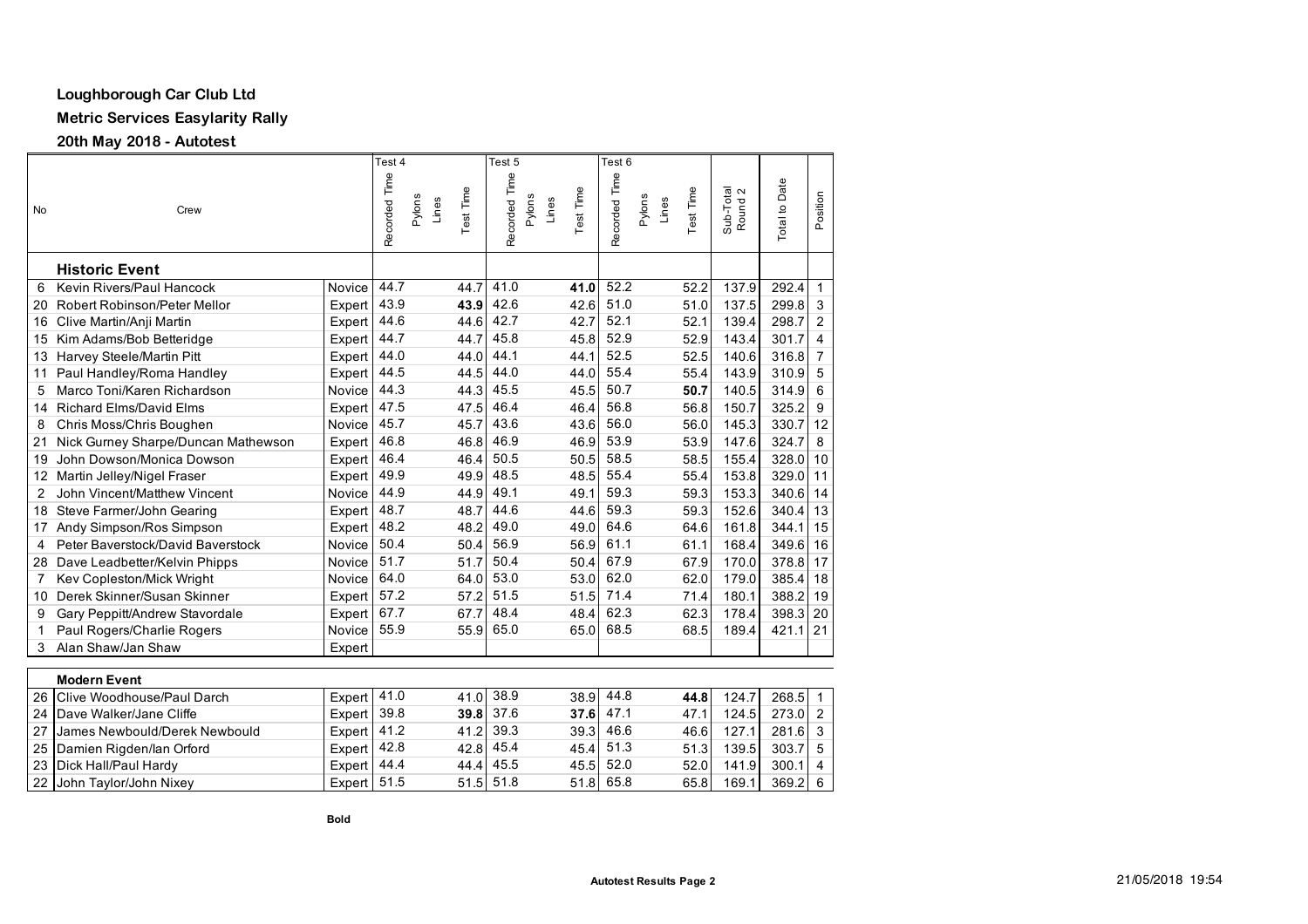# **Loughborough Car Club Ltd**

**Metric Services Easylarity Rally**

**20th May 2018 - Autotest** 

|                |                                     |        | Test 7        |                 |           | Test 8        |                 |           | Test 9        |                 |                  |                      |       |                |                |
|----------------|-------------------------------------|--------|---------------|-----------------|-----------|---------------|-----------------|-----------|---------------|-----------------|------------------|----------------------|-------|----------------|----------------|
| <b>No</b>      | Crew                                |        | Recorded Time | Pylons<br>Lines | Test Time | Recorded Time | Pylons<br>Lines | Test Time | Recorded Time | Pylons<br>Lines | <b>Test Time</b> | Sub-Total<br>Round 3 | Total | Position       | Autotest Score |
|                | <b>Historic Event</b>               |        |               |                 |           |               |                 |           |               |                 |                  |                      |       |                |                |
| 6              | Kevin Rivers/Paul Hancock           | Novice | 41.8          |                 | 41.8      | 40.5          |                 | 40.5      | 50.9          |                 | 50.9             | 133.2                | 425.6 | $\mathbf{1}$   | 30             |
| 20             | Robert Robinson/Peter Mellor        | Expert | 42.0          |                 | 42.0      | 41.6          |                 | 41.6      | 43.7          |                 | 43.7             | 127.3                | 427.1 | $\overline{2}$ | 29             |
| 16             | Clive Martin/Anji Martin            | Expert | 41.8          |                 | 41.8      | 39.9          |                 | 39.9      | 47.4          |                 | 47.4             | 129.1                | 427.8 | $\overline{3}$ | 28             |
| 15             | Kim Adams/Bob Betteridge            | Expert | 43.4          |                 | 43.4      | 43.0          |                 | 43.0      | 49.3          |                 | 49.3             | 135.7                | 437.4 | 4              | 27             |
| 13             | Harvey Steele/Martin Pitt           | Expert | 40.7          |                 | 40.7      | 41.8          |                 | 41.8      | 46.2          |                 | 46.2             | 128.7                | 445.5 | 5              | 26             |
| 11             | Paul Handley/Roma Handley           | Expert | 41.5          |                 | 41.5      | 41.4          |                 | 41.4      | 53.5          |                 | 53.5             | 136.4                | 447.3 | 6              | 25             |
| 5              | Marco Toni/Karen Richardson         | Novice | 43.0          |                 | 43.0      | 43.5          |                 | 43.5      | 47.9          |                 | 47.9             | 134.4                | 449.3 |                | 24             |
| 14             | <b>Richard Elms/David Elms</b>      | Expert | 44.3          |                 | 44.3      | 45.6          |                 | 45.6      | 48.6          |                 | 48.6             | 138.5                | 463.7 | 8              | 23             |
| 8              | Chris Moss/Chris Boughen            | Novice | 42.8          |                 | 42.8      | 44.4          |                 | 44.4      | 51.8          |                 | 51.8             | 139.0                | 469.7 | 9              | 22             |
| 21             | Nick Gurney Sharpe/Duncan Mathewson | Expert | 47.1          |                 | 47.1      | 45.3          |                 | 45.3      | 54.0          |                 | 54.0             | 146.4                | 471.1 | 10             | 21             |
| 19             | John Dowson/Monica Dowson           | Expert | 44.8          |                 | 44.8      | 46.3          |                 | 46.3      | 55.4          |                 | 55.4             | 146.5                | 474.5 | 11             | 20             |
| 12             | Martin Jelley/Nigel Fraser          | Expert | 46.6          |                 | 46.6      | 47.1          |                 | 47.1      | 55.5          |                 | 55.5             | 149.2                | 478.2 | 12             | 19             |
| $\overline{2}$ | John Vincent/Matthew Vincent        | Novice | 45.5          |                 | 45.5      | 46.5          |                 | 46.5      | 55.6          |                 | 55.6             | 147.6                | 488.2 | 13             | 18             |
| 18             | Steve Farmer/John Gearing           | Expert | 53.0          |                 | 53.0      | 42.4          |                 | 42.4      | 55.1          |                 | 55.1             | 150.5                | 490.9 | 14             | 17             |
| 17             | Andy Simpson/Ros Simpson            | Expert | 42.5          |                 | 42.5      | 46.0          |                 | 46.0      | 60.1          |                 | 60.1             | 148.6                | 492.7 | 15             | 16             |
| 4              | Peter Baverstock/David Baverstock   | Novice | 47.5          |                 | 47.5      | 54.2          |                 | 54.2      | 56.3          |                 | 56.3             | 158.0                | 507.6 | 16             | 15             |
| 28             | Dave Leadbetter/Kelvin Phipps       | Novice | 48.4          |                 | 48.4      | 49.3          |                 | 49.3      | 56.2          |                 | 56.2             | 153.9                | 532.7 | 17             | 14             |
| 7              | Kev Copleston/Mick Wright           | Novice | 47.2          |                 | 47.2      | 46.4          |                 | 46.4      | 57.6          |                 | 57.6             | 151.2                | 536.6 | 18             | 13             |
| 10             | Derek Skinner/Susan Skinner         | Expert | 49.2          |                 | 49.2      | 45.6          |                 | 45.6      | 64.2          |                 | 64.2             | 159.0                | 547.2 | 19             | 12             |
| 9              | Gary Peppitt/Andrew Stavordale      | Expert | 45.5          |                 | 45.5      | 49.3          |                 | 49.3      | 60.0          |                 | 60.0             | 154.8                | 553.1 | 20             | 11             |
| 1              | Paul Rogers/Charlie Rogers          | Novice | 51.0          |                 | 51.0      | 57.5          |                 | 57.5      | 56.8          |                 | 56.8             | 165.3                | 586.4 | 21             | 10             |
| 3              | Alan Shaw/Jan Shaw                  | Expert |               |                 |           |               |                 |           |               |                 |                  |                      |       |                |                |
|                |                                     |        |               |                 |           |               |                 |           |               |                 |                  |                      |       |                |                |
|                | <b>Modern Event</b>                 |        |               |                 |           |               |                 |           |               |                 |                  |                      |       |                |                |

| 26 Clive Woodhouse/Paul Darch    | Expert 37.0 |      | 37.0 | 36.4 | $36.4$ 42.1 |      | 42.1   115.5 | 384.0        | 30 |
|----------------------------------|-------------|------|------|------|-------------|------|--------------|--------------|----|
| 24 Dave Walker/Jane Cliffe       | Expert I    | 38.5 | 38.5 | 36.8 | 36.8 43.4   | 43.4 | 118.7        | $391.7$   2  | 29 |
| 27 James Newbould/Derek Newbould | Expert      | 38.8 | 38.8 | 37.0 | 37.0 42.2   | 42.2 | 118.0        | $399.6$ 3 28 |    |
| 25 Damien Rigden/lan Orford      | Expert      | 40.6 | 40.6 | 41.5 | $41.5$ 44.0 |      | 44.0 126.1   | $429.8$ 4 27 |    |
| 23 Dick Hall/Paul Hardy          | Expert I    | 41.2 | 41.2 | 44.8 | 44.8 54.6   | 54.6 | 140.6        | 440.7 5 26   |    |
| 22 John Taylor/John Nixey        | Expert      | 52.4 | 52.4 | 52.1 | 52.1 59.0   | 59.0 | 163.5        | $532.7$ 6    | 25 |

**Bold Bold = Fastest run** 

Underlined =Maximum time (fastest + 30 seconds)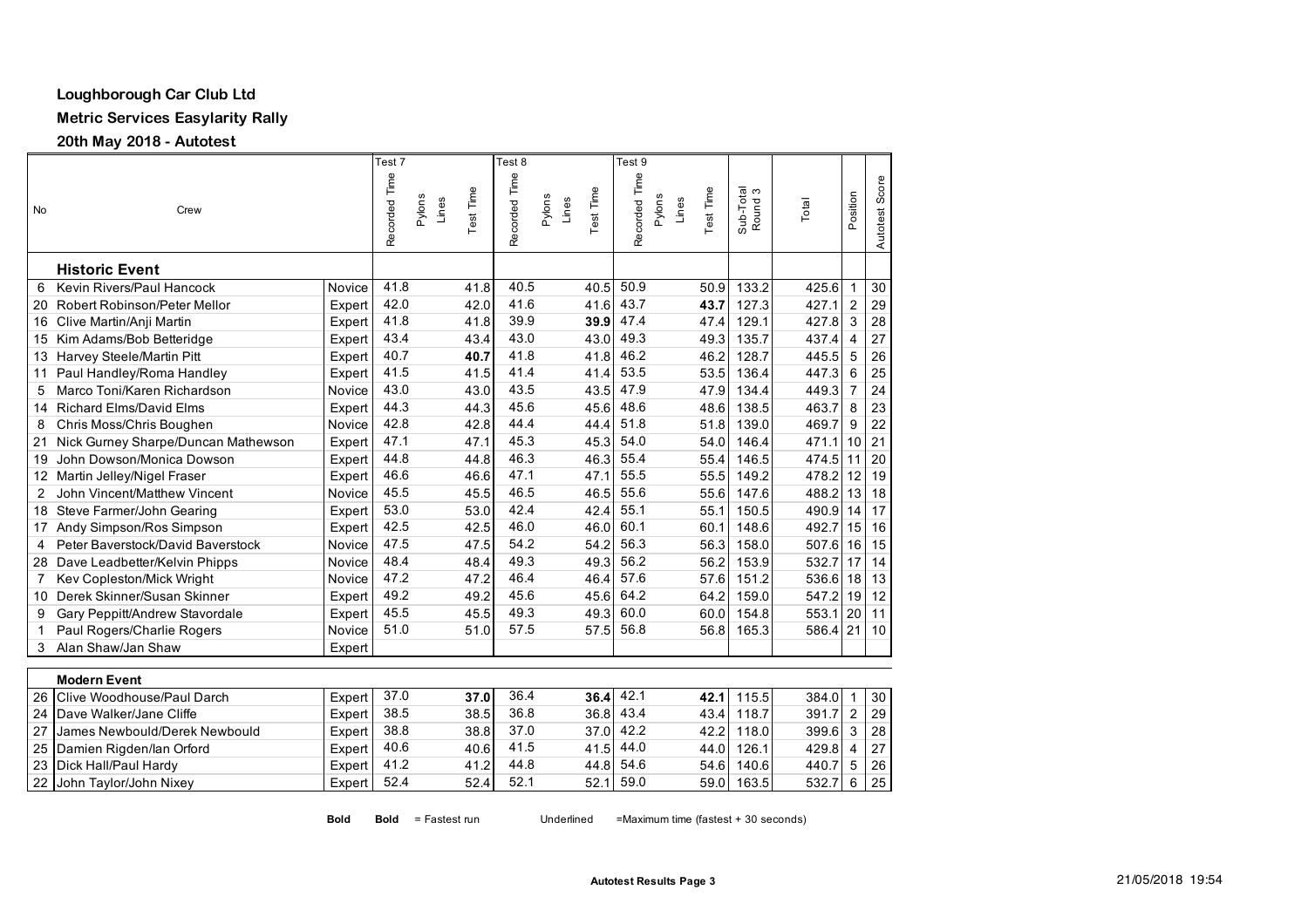### **Metric Services Easylarity Rally 20th May 2018**

|                |                                     |                     |                                  |      | <b>Muxloe Hill</b> |          |                |                 |          |                      |             |            | <b>Turnpost Farm</b> |                |                  |          |                |                  |                           |                                 |
|----------------|-------------------------------------|---------------------|----------------------------------|------|--------------------|----------|----------------|-----------------|----------|----------------------|-------------|------------|----------------------|----------------|------------------|----------|----------------|------------------|---------------------------|---------------------------------|
|                | <b>Historic Event</b>               |                     |                                  |      | <b>RSA</b>         | TPA/1    | Diffe          | 츸<br>TPA/1      | TPA/2    | Difference<br>$\Phi$ | á<br>TPA/2  | <b>RSB</b> | TPB/1                | Diffe          | Penalty<br>TPB/1 | TPB/2    | Diffe          | Penalty<br>TPB/2 | Penalties<br>Card<br>lime | Section 1<br>After<br>Position. |
|                | Time allowed/PC No.                 |                     |                                  |      |                    | 00:08:49 |                |                 | 00:09:26 |                      |             |            | 00:16:25             |                |                  | 00:13:14 |                |                  |                           |                                 |
|                | 16 Clive Martin/Anii Martin         | Expert              | Ford Escort                      | 1974 | 10:37:00           | 10:43:56 | 00:01:53 Early | 123             | 10:53:40 | 00:00:18 Late        |             | 11:00:00   | 11:16:18             | 00:00:07 Early |                  | 11:29:34 | 00:00:02 Late  |                  | 150                       |                                 |
| $\overline{2}$ | John Vincent/Matthew Vincent        |                     | Novice Alfa Romeo 1300 GT Junior | 1969 | 10:23:00           | 10:29:56 | 00:01:53 Early | 123             | 10:39:29 | 00:00:07 Late        |             | 10:44:00   | 11:00:29             | 00:00:04 Late  |                  | 11:13:42 | 00:00:01 Early |                  | 135                       |                                 |
|                | 13 Harvey Steele/Martin Pitt        |                     | Expert Volvo 144                 | 1971 | 10:34:00           | 10:40:51 | 00:01:58 Early | 128             | 10:50:40 | 00:00:23 Late        |             | 10:57:00   | 11:13:27             | 00:00:02 Late  |                  | 11:26:46 | 00:00:05 Late  |                  | 158                       | 10                              |
| 19             | John Dowson/Monica Dowson           | Expert              | Ford Fiesta XR2 Mk 1             | 1982 | 10:40:00           | 10:46:58 | 00:01:51 Early | 12 <sup>1</sup> | 10:56:36 | 00:00:12 Late        |             | 11:02:00   | 11:17:41             | 00:00:44 Early |                  | 11:31:14 | 00:00:19 Late  |                  | 196                       | 13                              |
|                | 11 Paul Handley/Roma Handley        | Expert              | MGB Roadster, 1948cc             | 1966 | 10:32:00           | 10:38:57 | 00:01:52 Early | 122             | 10:48:19 | 00:00:04 Early       |             | 10:55:00   | 11:11:18             | 00:00:07 Early |                  | 11:24:30 | 00:00:02 Early |                  | 135                       |                                 |
|                | 17 Andy Simpson/Ros Simpson         | Expert              | MGB GT V8                        | 1974 | 10:38:00           | 10:44:57 | 00:01:52 Early | 122             | 10:54:22 | 00:00:01 Early       |             | 11:01:00   | 11:17:21             | 00:00:04 Early |                  | 11:30:32 | 00:00:03 Early |                  | 130                       |                                 |
|                | Derek Skinner/Susan Skinner         | Expert              | Ford Cortina GT Mk1              | 1965 | 10:31:00           | 10:37:54 | 00:01:55 Early | 125             | 10:48:05 | 00:00:45 Late        |             | 10:54:00   | 11:10:28             | 00:00:03 Late  |                  | 11:23:45 | 00:00:03 Late  |                  | 176                       | 11                              |
| 20             | Robert Robinson/Peter Mellor        |                     | Expert Audi Coupe GT             | 1983 | 10:41:00           | 10:47:55 | 00:01:54 Early | 124             | 10:57:23 | 00:00:02 Late        |             | 11:03:00   | 11:17:43             | 00:01:42 Early | 112              | 11:32:32 | 00:01:35 Late  | 10 <sub>1</sub>  | 343                       | 21                              |
|                | 15 Kim Adams/Bob Betteridge         | Expert              | Ford Escort 1300E                | 1973 | 10:36:00           | 10:42:57 | 00:01:52 Early | 122             | 10:52:22 | 00:00:01 Early       |             | 10:59:00   | 11:15:26             | 00:00:01 Late  |                  | 11:28:40 | 00:00:00 Early |                  | 124                       |                                 |
| 9              | Gary Peppitt/Andrew Stavordale      |                     | Expert Austin A40 Farina         | 1959 | 10:30:00           | 10:37:00 | 00:01:49 Early | 119             | 10:46:28 | 00:00:02 Late        |             | 10:53:00   | 11:09:34             | 00:00:09 Late  |                  | 11:22:51 | 00:00:03 Late  |                  | 133                       |                                 |
| 28             | Dave Leadbetter/Kelvin Phipps       |                     | Novice BMW 2001                  | 1974 | 10:50:00           | 10:56:55 | 00:01:54 Early | 124             | 11:06:40 | 00:00:19 Late        |             | 11:12:00   | 11:27:10             | 00:01:15 Early |                  | 11:41:29 | 00:01:05 Late  |                  | 303                       | 18                              |
|                | 14 Richard Elms/David Elms          | Expert              | Ford Escort Mexico               | 1972 | 10:35:00           | 10:41:59 | 00:01:50 Early | 120             | 10:51:26 | 00:00:01 Late        |             | 10:58:00   | 11:14:29             | 00:00:04 Late  |                  | 11:27:41 | 00:00:02 Early |                  | 127                       |                                 |
| 12             | Martin Jelley/Nigel Fraser          |                     | Expert Volvo 123 GT              | 1968 | 10:33:00           | 10:39:59 | 00:01:50 Early | 120             | 10:49:26 | 00:00:01 Late        |             | 10:56:00   | 11:12:19             | 00:00:06 Early |                  | 11:25:33 | 00:00:00 Early |                  | 127                       |                                 |
| 6              | Kevin Rivers/Paul Hancock           |                     | Novice MGB GT                    | 1972 | 10:27:00           | 10:38:56 | 00:03:07 Late  | 150             | 10:43:30 | 00:04:52 Early       | 150         | 10:49:00   | 11:05:37             | 00:00:12 Late  |                  | 11:18:35 | 00:00:16 Early |                  | 328                       | 20                              |
|                | Kev Copleston/Mick Wright           | Novice <sup>1</sup> | Triumph TR6                      | 1973 | 10:28:00           | 10:34:56 | 00:01:53 Early | 123             | 10:44:24 | 00:00:02 Late        |             | 10:51:00   | 11:07:24             | 00:00:01 Early |                  | 11:20:37 | 00:00:01 Early |                  | 127                       |                                 |
| 18             | Steve Farmer/John Gearing           |                     | Expert Jaguar XK 150             | 1958 | 10:44:00           | 10:50:57 | 00:01:52 Early | 122             | 11:00:23 | 00:00:00 Early       |             | 11:06:00   | 11:21:26             | 00:00:59 Early | 59               | 11:35:39 | 00:00:59 Late  |                  | 240                       | 15                              |
|                | Marco Toni/Karen Richardson         |                     | Novice Austin Mini               | 1971 | 10:26:00           | 10:32:37 | 00:02:12 Early | 150             | 10:43:32 | 00:01:29 Late        | 99          | 10:50:00   | 11:06:31             | 00:00:06 Late  |                  | 11:19:34 | 00:00:11 Early |                  | 266                       | 16                              |
|                | Chris Moss/Chris Boughen            |                     | Novice Ford Escort RS2000        | 1974 | 10:29:00           | 10:36:01 | 00:01:48 Early | 118             | 10:46:02 | 00:00:35 Late        | 35          | 10:52:00   | 11:08:37             | 00:00:12 Late  |                  | 11:21:39 | 00:00:12 Early |                  | 177                       | 12                              |
|                | Nick Gurney Sharpe/Duncan Mathewson | Expert              | Peugeot 205 GTI 1.6              | 1990 | 10:42:00           | 10:48:37 | 00:02:12 Early | 150             | 10:58:24 | 00:00:21 Late        | $2^{\circ}$ | 11:04:00   | 11:19:17             | 00:01:08 Early | 78               | 11:33:19 | 00:00:48 Late  |                  | 297                       | 17                              |
|                | Paul Rogers/Charlie Rogers          |                     | Novice Morris Mini Cooper S      | 1969 | 10:22:00           | 10:30:42 | 00:00:07 Early |                 | 10:42:01 | 00:01:53 Late        | 123         | 10:47:00   | 11:04:38             | 00:01:13 Late  | 83               | 11:17:35 | 00:00:17 Early |                  | 230                       | 14                              |
|                | Peter Baverstock/David Baverstock   | Novice              | <b>MGB Roadster</b>              | 1970 | 10:25:00           | 10:31:51 | 00:01:58 Early | 128             | 10:42:32 | 00:01:15 Late        | 85          | 10:48:00   | 11:05:37             | 00:01:12 Late  | 82               | 11:18:03 | 00:00:48 Early | 48               | 343                       | 21                              |
|                | Alan Shaw/Jan Shaw                  |                     | Expert Porsche 911               | 1969 | 10:24:00           | 10:30:42 | 00:02:07 Early | 147             | 10:40:29 | 00:00:21 Late        | 21          | 10:45:00   | 11:03:21             | 00:01:56 Late  | 126              | 11:16:25 | 00:00:10 Early |                  |                           | 304 19                          |
|                |                                     |                     |                                  |      |                    |          |                |                 |          |                      |             |            |                      |                |                  |          |                |                  |                           |                                 |
|                | <b>Modern Event</b>                 |                     |                                  |      |                    |          |                |                 |          |                      |             |            |                      |                |                  |          |                |                  |                           |                                 |
|                | 23 Dick Hall/Paul Hardy             | Expert              | Vauxhall Corsa Sport             | 1997 | 10:45:00           | 10:51:55 | 00:01:54 Early | 124             | 11:01:26 | 00:00:05 Late        |             | 11:07:00   | 11:22:25             | 00:01:00 Early | 70               | 11:36:27 | 00:00:48 Late  | 48               | 247                       |                                 |
| 27             | James Newbould/Derek Newbould       |                     | Expert Vauxhall Corsa            | 2003 | 10:49:00           | 10:56:01 | 00:01:48 Early | 118             | 11:05:45 | 00:00:18 Late        |             | 11:11:00   | 11:28:17             | 00:00:52 Late  | 52               | 11:42:25 | 00:00:54 Late  | 54               | 242                       |                                 |
| 26             | Clive Woodhouse/Paul Darch          | Expert              | Peugeot 206 GTI                  | 2002 | 11:48:00           | 10:54:56 | 01:01:53 Early | 123             | 11:04:19 | 00:00:03 Early       |             | 11:10:00   | 11:26:05             | 00:00:20 Early | 20               | 11:39:54 | 00:00:35 Late  | 35               | 181                       |                                 |
|                | 25 Damien Rigden/lan Orford         | Expert              | Proton GTI                       | 2001 | 10:47:00           | 10:53:56 | 00:01:53 Early | 123             | 11:03:23 | 00:00:01 Late        |             | 11:09:00   | 11:25:05             | 00:00:20 Early | 20               | 11:39:15 | 00:00:56 Late  | 56               | 200                       |                                 |
| 22             | John Taylor/John Nixey              | Expert              | Saab 900S                        | 1996 | 10:43:00           | 10:49:50 | 00:01:59 Early | 129             | 10:59:28 | 00:00:12 Late        |             | 11:05:00   | 11:20:18             | 00:01:07 Early | 77               | 11:34:41 | 00:01:09 Late  | 79               | 297                       |                                 |
| 24             | Dave Walker/Jane Cliffe             |                     | Expert Vauxhall Corsa            | 1998 | 10:46:00           | 10:53:01 | 00:01:48 Early | 118             | 11:02:33 | 00:00:06 Late        |             | 11:08:00   | 11:23:20             | 00:01:05 Early | 75               | 11:38:12 | 00:01:38 Late  | 108              | 307                       |                                 |

WD = Wrong direction NV = Not Visited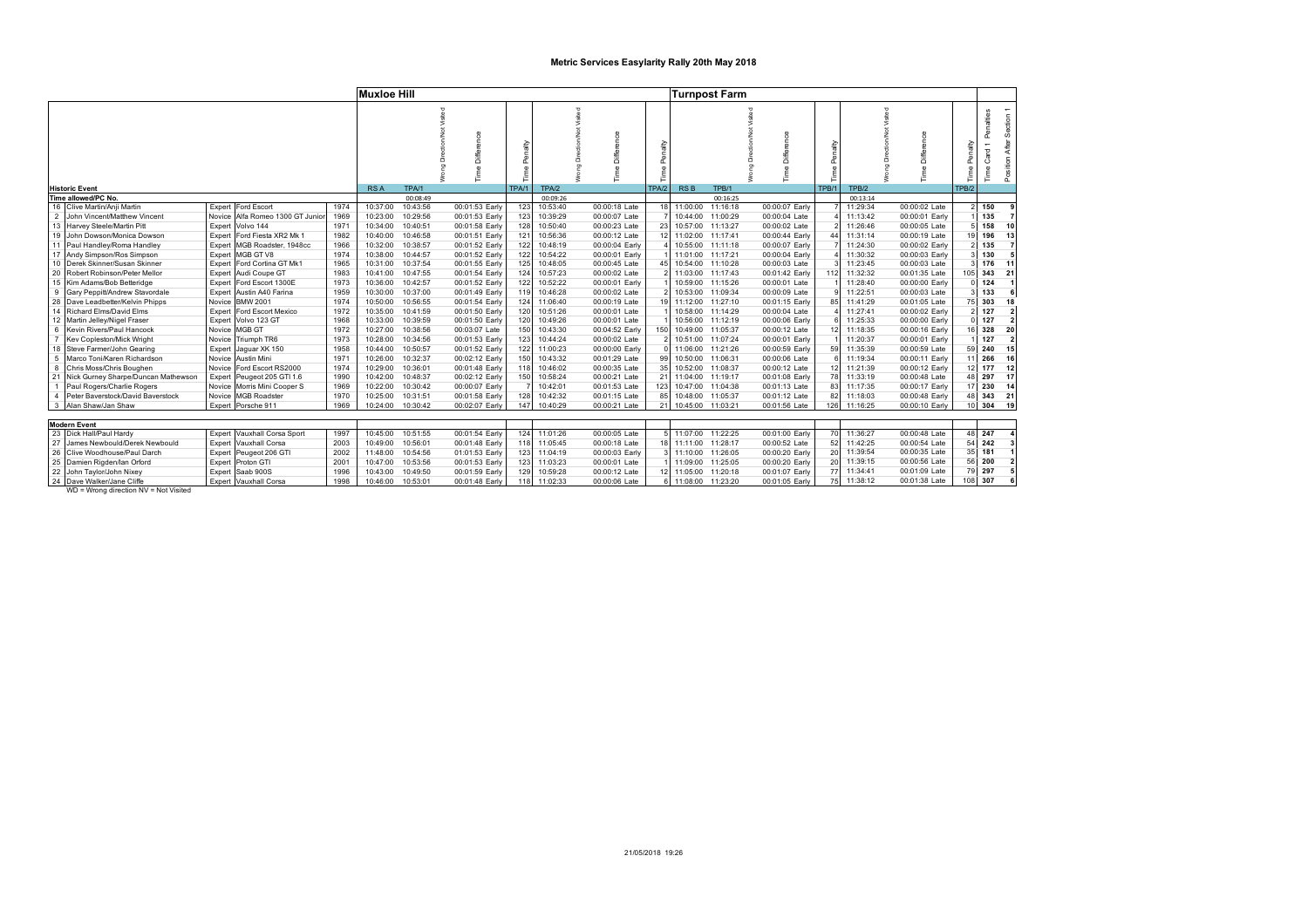### **Metric Services Easylarity Rally 20th May 2018**

|                |                                     | <b>Ashby Pastures</b>    |                |       |          |                |       |          |                |       |                 | <b>Barsby Back Lane</b> |                |       |          |                |       | Ragdale Lane      |          |                |       |     |        |                         |
|----------------|-------------------------------------|--------------------------|----------------|-------|----------|----------------|-------|----------|----------------|-------|-----------------|-------------------------|----------------|-------|----------|----------------|-------|-------------------|----------|----------------|-------|-----|--------|-------------------------|
|                | <b>Historic Event</b>               | <b>RSC</b><br>TPC/1      |                | TPC/1 | TPC/2    |                | TPC/2 | TPC/3    |                | TPC/3 | RS <sub>D</sub> | TPD/1                   |                | TPD/1 | TPD/2    |                | TPD/2 | <b>RSE</b>        | TPE/1    |                | TPE/1 |     |        |                         |
|                | Time allowed/PC No.                 | 00:15:12                 |                |       | 00:05:11 |                |       | 00:07:16 |                |       |                 | 00:13:23                |                |       | 00:11:45 |                |       |                   | 00:10:28 |                |       |     |        |                         |
|                | 16 Clive Martin/Anji Martin         | 12:33:00<br>12:48:16     | 00:00:04 Late  |       | 12:53:22 | 00:00:05 Early |       | 13:00:40 | 00:00:02 Late  |       | 13:06:00        | 13:19:24                | 00:00:01 Late  |       | 13:31:09 | 00:00:00 Early |       | 13:38:00 13:48:34 |          | 00:00:06 Late  |       | 18  | 168    | $\overline{2}$          |
| $\overline{2}$ | John Vincent/Matthew Vincent        | 12:31:13<br>12:16:00     | 00:00:01 Late  |       | 12:36:20 | 00:00:04 Early |       | 12:43:47 | 00:00:11 Late  |       | 12:48:00        | 13:03:33                | 00:02:10 Late  | 150   | 13:15:22 | 00:00:04 Late  |       | 13:22:00 13:32:37 |          | 00:00:09 Late  |       | 179 | 314    | 13                      |
|                | 13 Harvey Steele/Martin Pitt        | 12:45:46<br>12:30:00     | 00:00:34 Late  |       | 12:51:01 | 00:00:04 Late  |       | 12:58:15 | 00:00:02 Early |       | 13:03:00        | 13:16:41                | 00:00:18 Late  |       | 13:28:45 | 00:00:19 Late  |       | 13:35:00 13:45:08 |          | 00:00:20 Early |       | 97  | 255    | 10                      |
|                | 19 John Dowson/Monica Dowson        | 12:51:11<br>12:36:00     | 00:00:01 Early |       | 12:56:21 | 00:00:01 Early |       | 13:03:36 | 00:00:01 Early |       | 13:09:00        | 13:22:40                | 00:00:17 Late  |       | 13:34:19 | 00:00:06 Early |       | 13:41:00 13:51:34 |          | 00:00:06 Late  |       | 32  | 228    | 9                       |
|                | Paul Handley/Roma Handley           | 12:28:00<br>12:43:11     | 00:00:01 Early |       | 12:48:23 | 00:00:01 Late  |       | 12:55:36 | 00:00:03 Early |       | 13:01:00        | 13:14:38                | 00:00:15 Late  |       | 13:26:21 | 00:00:02 Early |       | 13:33:00 13:43:35 |          | 00:00:07 Late  |       | 29  | 164    |                         |
|                | 17 Andy Simpson/Ros Simpson         | 12:34:00<br>12:49:20     | 00:00:08 Late  |       | 12:54:58 | 00:00:27 Late  |       | 13:01:47 | 00:00:27 Early |       | 13:07:00        | 13:20:26                | 00:00:03 Late  |       | 13:32:07 | 00:00:04 Early |       | 13:39:00 13:49:21 |          | 00:00:07 Early |       | 76  | 206    | 6                       |
|                | 10 Derek Skinner/Susan Skinner      | 12:27:00 12:42:14        | 00:00:02 Late  |       | 12:47:21 | 00:00:04 Early |       | 12:54:30 | 00:00:07 Early |       | 13:00:00        | 13:13:38                | 00:00:15 Late  |       | 13:25:22 | 00:00:01 Early |       | 13:32:00 13:42:27 |          | 00:00:01 Early |       | 30  | 206    | 6                       |
|                | 20 Robert Robinson/Peter Mellor     | 12:37:00<br>12:52:12     | 00:00:00 Early |       | 12:57:21 | 00:00:02 Early |       | 13:04:36 | 00:00:01 Early |       | 13:10:00        | 13:23:32                | 00:00:09 Late  |       | 13:35:18 | 00:00:01 Late  |       | 13:43:00 13:54:30 |          | 00:01:02 Late  |       | 85  | 428    | 16                      |
|                | 15 Kim Adams/Bob Betteridge         | 12:47:12<br>12:32:00     | 00:00:00 Early |       | 12:52:22 | 00:00:01 Early |       | 12:59:37 | 00:00:01 Early |       | 13:10:00        | 13:23:30                | 00:00:07 Late  |       | 13:35:18 | 00:00:03 Late  |       | 13:42:00 13:53:30 |          | 00:01:02 Late  |       | 84  | 208    | -8                      |
| 9              | Gary Peppitt/Andrew Stavordale      | 12:26:00<br>12:41:13     | 00:00:01 Late  |       | 12:46:21 | 00:00:03 Early |       | 12:53:39 | 00:00:02 Late  |       | 12:59:00        | 13:12:03                | 00:00:20 Early |       | 13:23:29 | 00:00:19 Early |       | 13:30:00 13:40:32 |          | 00:00:04 Late  |       | 49  | 182    |                         |
|                | 28 Dave Leadbetter/Kelvin Phipps    | 12:44:00 12:59:11        | 00:00:01 Early |       | 13:04:16 | 00:00:06 Early |       | 13:11:34 | 00:00:02 Late  |       | 13:16:00        | 13:29:25                | 00:00:02 Late  |       | 13:41:00 | 00:00:10 Early |       | 13:50:00 14:00:16 |          | 00:00:12 Early |       | 33  | 336    | 14                      |
|                | 14 Richard Elms/David Elms          | 12:31:00<br>12:46:14     | 00:00:02 Late  |       | 12:51:27 | 00:00:02 Late  |       | 12:58:42 | 00:00:01 Early |       | 13:04:00        | 13:17:28                | 00:00:05 Late  |       | 13:29:44 | 00:00:31 Late  |       | 13:37:00 13:47:33 |          | 00:00:05 Late  |       | 46  | 173    | $\overline{\mathbf{3}}$ |
|                | 12 Martin Jelley/Nigel Fraser       | 12:44:16<br>12:29:00     | 00:00:04 Late  |       | 12:49:26 | 00:00:01 Early |       | 12:57:58 | 00:01:16 Late  |       | 13:02:00        | 13:15:39                | 00:00:16 Late  |       | 13:29:20 | 00:01:56 Late  |       | 13:36:00 13:47:20 |          | 00:00:52 Late  |       | 285 | 412    | 15                      |
|                | Kevin Rivers/Paul Hancock           | 12:37:17<br>12:22:00     | 00:00:05 Late  |       | 12:42:21 | 00:00:07 Early |       | 12:49:38 | 00:00:01 Late  |       | 12:55:00        | 13:09:33                | 00:01:10 Late  |       | 13:21:08 | 00:00:10 Early |       | 13:27:00 13:37:50 |          | 00:00:22 Late  |       | 125 | 453    | -17                     |
|                | <b>Kev Copleston/Mick Wright</b>    | 12:38:26<br>12:23:00     | 00:00:14 Late  |       | 12:43:34 | 00:00:03 Early |       | 12:50:44 | 00:00:06 Early |       | 12:56:00        | 13:09:35                | 00:00:12 Late  |       | 13:21:08 | 00:00:12 Early |       | 13:28:00 13:38:52 |          | 00:00:24 Late  |       | 71  | 198    | 5                       |
|                | 18 Steve Farmer/John Gearing        | 12:35:00<br>12:50:11     | 00:00:01 Early |       | 12:55:25 | 00:00:03 Late  |       | 13:02:39 | 00:00:02 Early |       | 13:08:00        | 13:21:25                | 00:00:02 Late  |       | 13:33:11 | 00:00:01 Late  |       | 13:40:00 13:50:17 |          | 00:00:11 Early |       | 20  | 260    | 11                      |
|                | Marco Toni/Karen Richardson         | 12:36:14<br>12:21:00     | 00:00:02 Late  |       | 12:41:38 | 00:00:13 Late  |       | 12:48:48 | 00:00:06 Early |       | 12:53:00        | 13:07:16                | 00:00:53 Late  |       | 13:19:06 | 00:00:05 Late  |       | 13:25:00 13:39:05 |          | 00:03:37 Late  | 150   | 229 | 495 19 |                         |
|                | Chris Moss/Chris Boughen            | 12:37:00<br>12:22:00     | 00:00:12 Early |       | 12:42:21 | 00:00:10 Late  |       | 12:49:38 | 00:00:01 Late  |       | 12:55:00        | 13:09:33                | 00:01:10 Late  |       | 13:21:08 | 00:00:10 Early |       | 13:27:00 13:37:50 |          | 00:00:22 Late  |       | 135 | 312 12 |                         |
| 21             | Nick Gurney Sharpe/Duncan Mathewson | 12:54:16<br>12:38:00     | 00:01:04 Late  |       | 12:59:30 | 00:00:03 Late  |       | 13:06:00 | 00:00:46 Early |       | 13:11:00        | 13:25:01                | 00:00:38 Late  |       | 13:36:42 | 00:00:04 Early |       | 13:44:00 13:53:57 |          | 00:00:31 Early |       | 196 | 493    | 18                      |
|                | Paul Rogers/Charlie Rogers          | 12:30:55<br>12:15:00     | 00:00:43 Late  |       | 12:35:43 | 00:00:23 Early |       | 12:42:36 | 00:00:23 Early | 23    | 12:47:00        | 13:02:59                | 00:02:36 Late  | 150   | 13:15:22 | 00:00:38 Late  |       | 13:23:00 13:34:33 |          | 00:01:05 Late  |       | 352 | 582 20 |                         |
|                | Peter Baverstock/David Baverstock   | 12:35:14<br>12:20:00     | 00:00:02 Late  |       | 12:41:03 | 00:00:38 Late  |       | 12:49:11 | 00:00:52 Late  | 52    | 12:54:00        | 13:12:01                | 00:04:38 Late  | 150   | 13:24:31 | 00:00:45 Late  |       | 13:31:00 13:42:27 |          | 00:00:59 Late  |       | 346 | 689 21 |                         |
|                | Alan Shaw/Jan Shaw                  | RETIRED - CLUTCH FAILURE |                |       |          |                |       |          |                |       |                 |                         |                |       |          |                |       |                   |          |                |       |     |        |                         |
|                |                                     |                          |                |       |          |                |       |          |                |       |                 |                         |                |       |          |                |       |                   |          |                |       |     |        |                         |
|                | <b>Modern Event</b>                 |                          |                |       |          |                |       |          |                |       |                 |                         |                |       |          |                |       |                   |          |                |       |     |        |                         |
|                | 23 Dick Hall/Paul Hardy             | 12:40:00<br>12:55:11     | 00:00:01 Early |       | 13:00:19 | 00:00:03 Early |       | 13:07:33 | 00:00:02 Early |       | 13:13:00        | 13:26:17                | 00:00:06 Early |       | 13:37:38 | 00:00:24 Early |       | 13:45:00 13:55:33 |          | 00:00:05 Late  |       | 41  | 288    | $\overline{2}$          |
| 27             | James Newbould/Derek Newbould       | 12:43:00<br>12:57:58     | 00:00:14 Early |       | 13:03:31 | 00:00:22 Late  |       | 13:10:39 | 00:00:08 Early |       | 13:15:00        | 13:28:26                | 00:00:03 Late  |       | 13:40:12 | 00:00:01 Late  |       | 13:47:00 13:57:37 |          | 00:00:09 Late  |       | 57  | 299    | $\overline{\mathbf{3}}$ |
|                | 26 Clive Woodhouse/Paul Darch       | 12:46:00<br>13:01:18     | 00:00:06 Late  |       | 13:06:22 | 00:00:07 Early |       | 13:13:40 | 00:00:02 Late  |       | 13:18:00        | 13:31:25                | 00:00:02 Late  |       | 13:43:17 | 00:00:07 Late  |       | 13:52:00 14:02:23 |          | 00:00:05 Early |       | 29  | 210    | $\overline{\mathbf{1}}$ |
|                | 25 Damien Rigden/lan Orford         | 12:57:18<br>12:42:00     | 00:00:06 Late  |       | 13:02:08 | 00:00:21 Early |       | 13:11:37 | 00:02:13 Late  |       | 13:17:00        | 13:30:26                | 00:00:03 Late  |       | 13:42:20 | 00:00:09 Late  |       | 13:51:00 14:01:43 |          | 00:00:15 Late  |       | 204 | 404    | $\overline{\mathbf{4}}$ |
|                | 22 John Taylor/John Nixey           | 12:39:00<br>12:54:52     | 00:00:40 Late  |       | 12:59:54 | 00:00:09 Early |       | 13:06:47 | 00:00:23 Early |       | 13:12:00        | 13:29:22                | 00:03:59 Late  | 150   | 13:41:00 | 00:00:07 Early |       | 13:48:00 13:58:44 |          | 00:00:16 Late  |       | 245 | 542    | 5                       |
|                | 24 Dave Walker/Jane Cliffe          | 12:41:00 12:56:18        | 00:00:06 Late  |       | 13:03:06 | 00:01:37 Late  |       | 13:09:08 | 00:01:14 Early |       | 13:14:00        | 13:27:56                | 00:00:33 Late  |       | 13:39:07 | 00:00:34 Early |       | 13:46:00 13:56:36 |          | 00:00:08 Late  |       | 272 | 579    | 6                       |

WD = Wrong direction NV = Not Visited